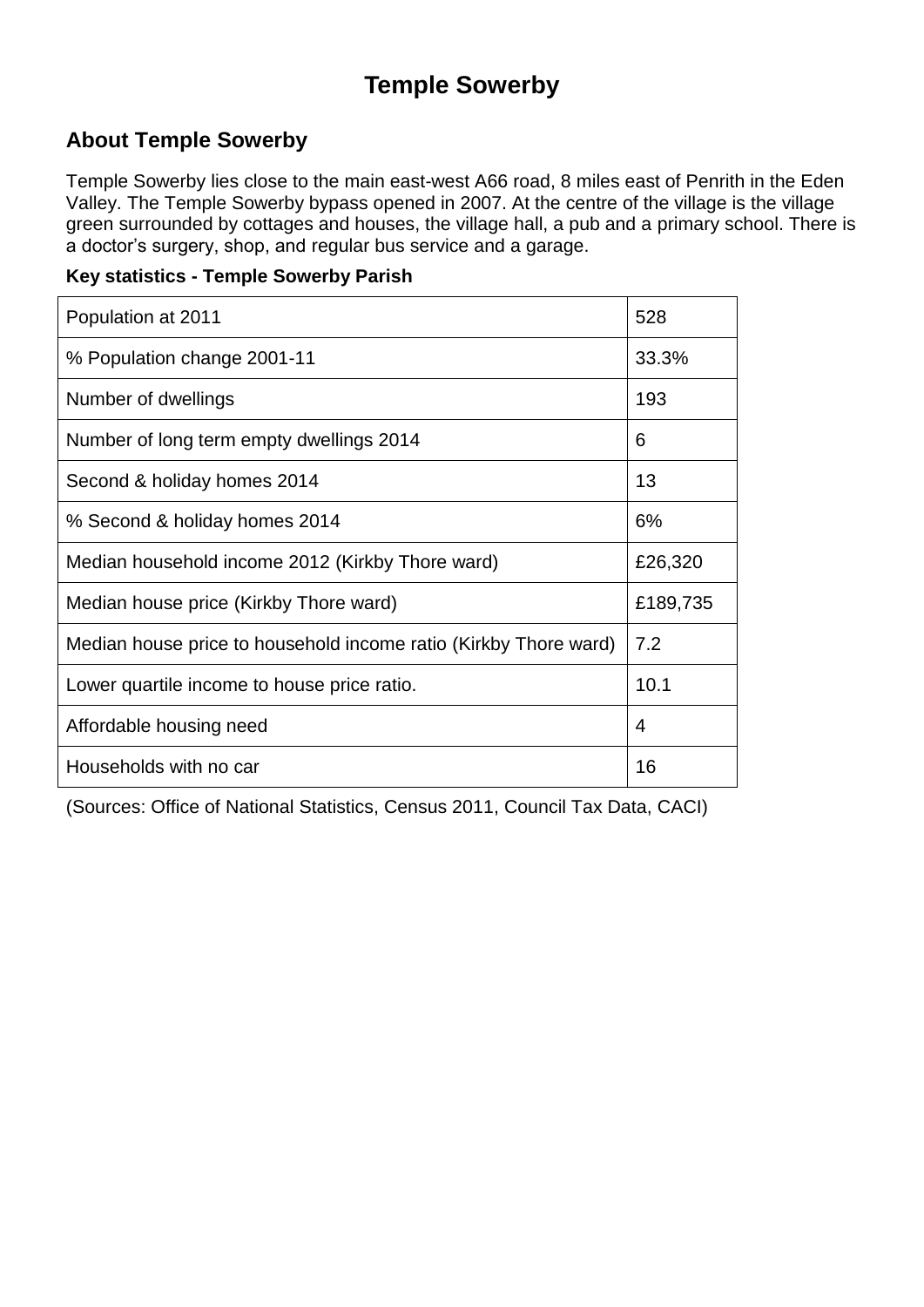Blue boundary - Preferred sites proposed for allocation

Red boundary - Sites assessed and not proposed for allocation



#### **LTS1 - Land to rear of Linden Farm, Temple Sowerby**

This site has been removed from consideration as it now benefits from Planning Permission (Council ref 11/1126).

#### **LTS2 - Land behind Medical Centre, Temple Sowerby**

This site has been removed from the process as Phase 2 development of 16 dwellings including 4 affordable units was approved in April 2014 (Ref. 13/0489)

#### **LTS3 – Village Hall, Temple Sowerby**

This site was included in the Alternative Sites consultation document but has not been taken forward for assessment as it falls below the minimum site size threshold for allocation.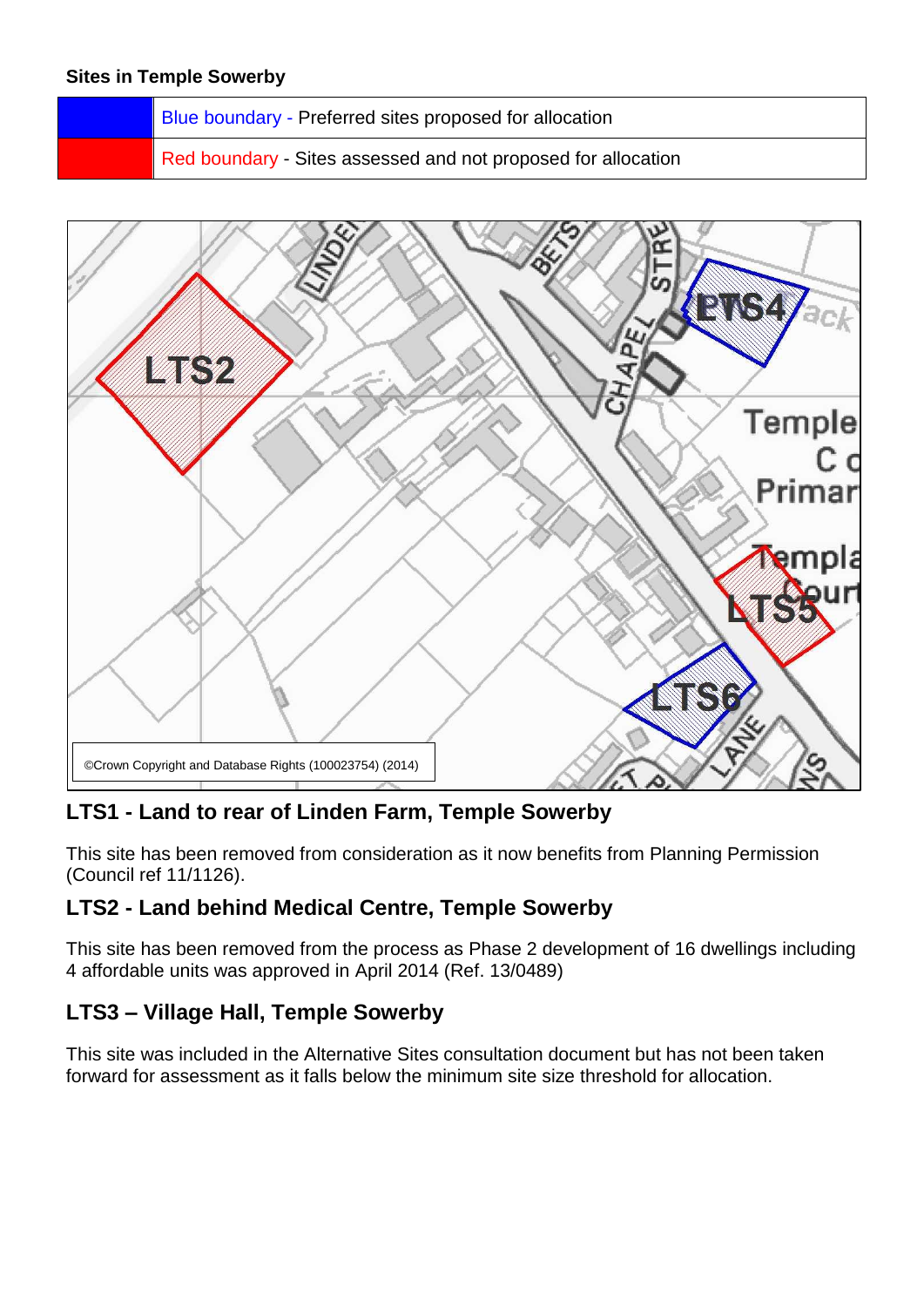## **LTS4 - Land at Chapel Street, Temple Sowerby**



| Is this site proposed for<br>development? | Yes                                                                                                                                                                                                                                                                                                        |
|-------------------------------------------|------------------------------------------------------------------------------------------------------------------------------------------------------------------------------------------------------------------------------------------------------------------------------------------------------------|
| <b>Size</b>                               | 0.21 hectares                                                                                                                                                                                                                                                                                              |
| <b>Potential Number of Houses</b>         | 6                                                                                                                                                                                                                                                                                                          |
| Brownfield?                               | <b>No</b>                                                                                                                                                                                                                                                                                                  |
| Description                               | The site is a Greenfield site. It is a level site with no<br>topographical constraints. The access to the site would be<br>along the existing footpath which may lead to conflict with<br>pedestrian users. There is a Public Right of Way adjacent to<br>the site, and a number of trees on the boundary. |
|                                           | The site is located within the settlement of Temple Sowerby, it<br>is surrounded by agricultural fields and dwellings, and its<br>development would respect the character of the area.                                                                                                                     |
| Is the site suitable?                     | The site was identified within the SHLAA and found "suitable"<br>for small scale development given access constraints."                                                                                                                                                                                    |
| Is the site available?                    | It is understood that there is an intention of the owner /<br>developer to bring the site forward. The site appears to be in<br>use for grazing and therefore the use must cease for the site to<br>be available.                                                                                          |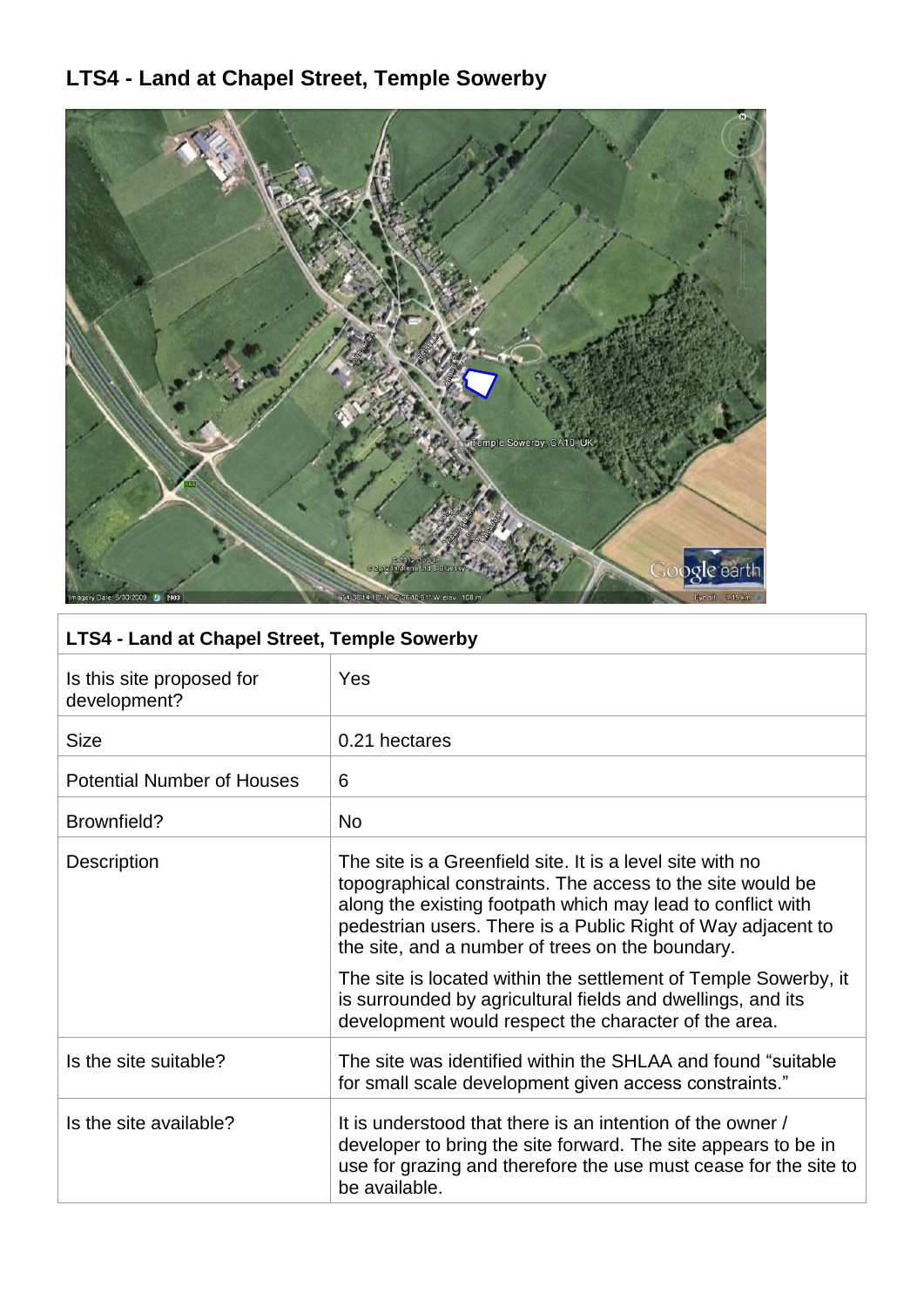| <b>LTS4 - Land at Chapel Street, Temple Sowerby</b> |                                                                                                                                                                                                                                         |
|-----------------------------------------------------|-----------------------------------------------------------------------------------------------------------------------------------------------------------------------------------------------------------------------------------------|
| Is the site achievable?                             | Currently unknown.                                                                                                                                                                                                                      |
| When will the site be<br>developed?                 | 2020-25                                                                                                                                                                                                                                 |
| <b>Issues/Constraints</b>                           | <b>Positive considerations</b><br>Within the settlement and in keeping in terms of scale<br>and form.<br>Not within flood zones 2 or 3 and no bodies of water<br>close to site.<br>Found suitable for small scale development in SHLAA. |
|                                                     | <b>Issues to consider</b><br>Greenfield site.<br>$\bullet$<br>Within conservation area<br>Access issues to consider.<br>SSSI (environmental designation) within 250m of the<br>site.<br>Potential road noise disturbance.               |
| Public consultation response                        | One neutral comment was received noting that it is not<br>considered that the development of the site would cause any<br>harm to Acorn Bank.                                                                                            |
| Source/Reason it is proposed                        | The site was included in the Alternative Sites consultation<br>document.<br>The site was identified within the SHLAA and found "suitable"<br>for small scale development given access constraints."                                     |

The site has a score of 78% with the higher the score the more preferable the site subject to overcoming issues raised.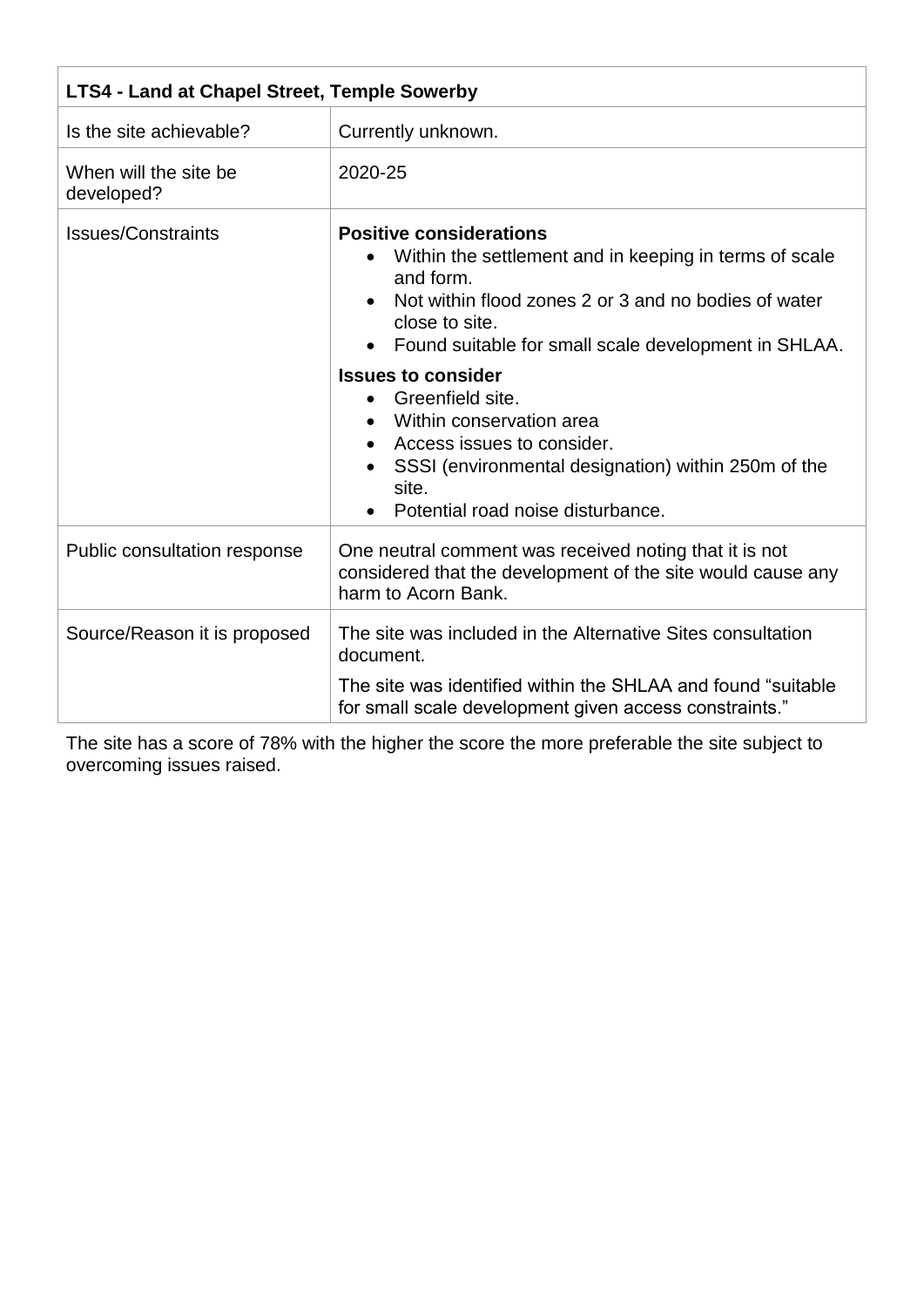# **LTS5 - Land adjacent Smithy House, Temple Sowerby**



| LTS5 - Land adjacent Smithy House, Temple Sowerby |                                                                                                                                                                                                                                                                                              |  |
|---------------------------------------------------|----------------------------------------------------------------------------------------------------------------------------------------------------------------------------------------------------------------------------------------------------------------------------------------------|--|
| Is this site proposed for<br>development?         | <b>No</b>                                                                                                                                                                                                                                                                                    |  |
| Size                                              | 0.19 hectares                                                                                                                                                                                                                                                                                |  |
| <b>Potential Number of Houses</b>                 | 6                                                                                                                                                                                                                                                                                            |  |
| Brownfield?                                       | <b>No</b>                                                                                                                                                                                                                                                                                    |  |
| <b>Description</b>                                | The site is a greenfield site. The site is set at a lower level than<br>the road but it has no topographical constraints to<br>development as it is level. The site would be accessed by<br>utilising the existing field access but may need some<br>improvements to increase visibility.    |  |
|                                                   | There are a number of trees adjacent to the site on the road<br>side. The site is surrounded by agricultural fields and<br>dwellings. The site is located at the edge of the settlement,<br>surrounded by agricultural fields and dwellings; its<br>development would extend the settlement. |  |
| Is the site suitable?                             | The site was identified within the SHLAA and excluded due to<br>size.                                                                                                                                                                                                                        |  |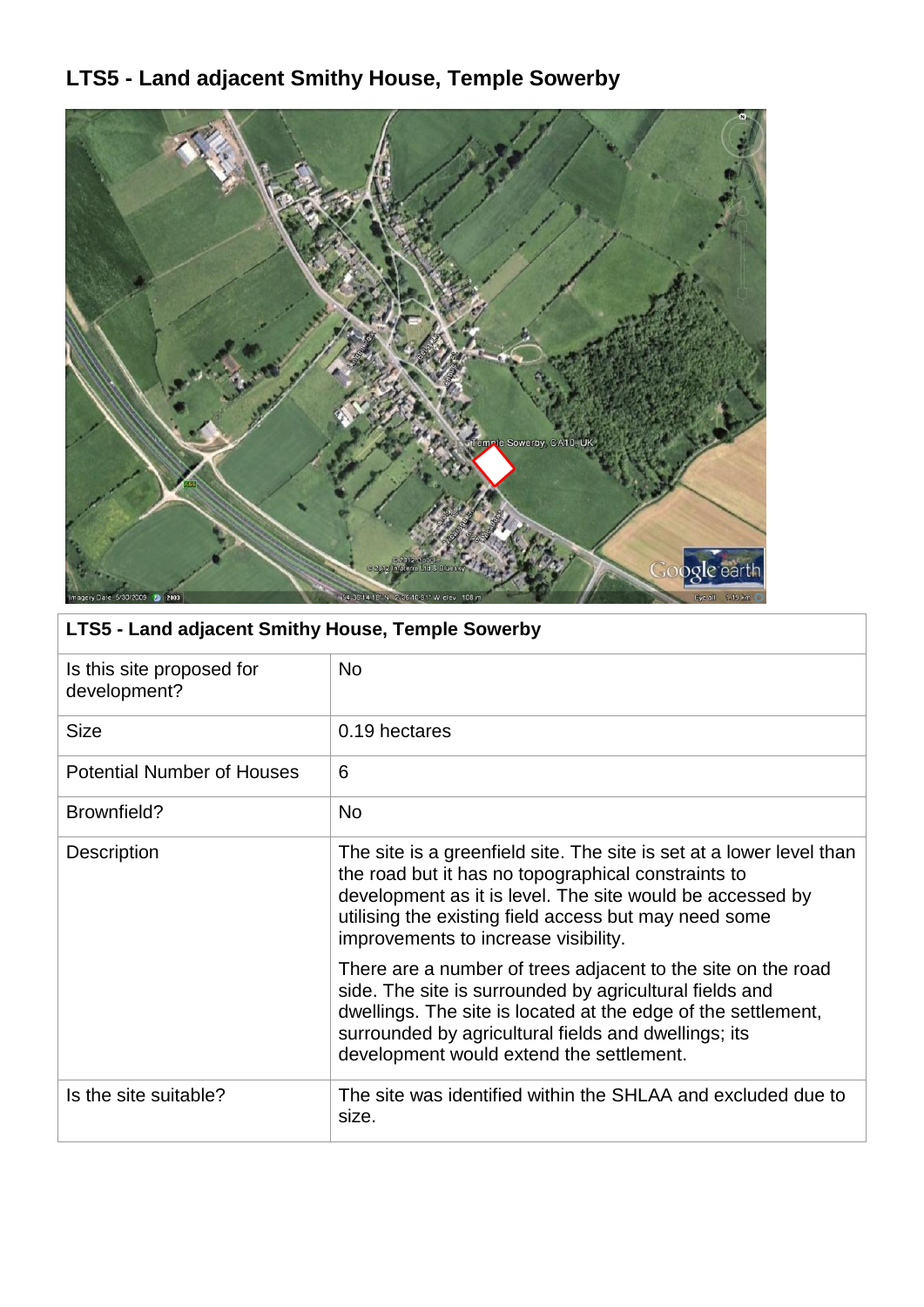| LTS5 - Land adjacent Smithy House, Temple Sowerby |                                                                                                                                                                                                                               |
|---------------------------------------------------|-------------------------------------------------------------------------------------------------------------------------------------------------------------------------------------------------------------------------------|
| Is the site available?                            | It is understood that there is an intention of the owner /<br>developer to bring the site forward. The site appears to be in<br>use for grazing and therefore the use must cease for the site to<br>be available.             |
| Is the site achievable?                           | Currently unknown.                                                                                                                                                                                                            |
| When will the site be<br>developed?               | The site is not currently proposed for development. No live /<br>extant residential applications on the site.                                                                                                                 |
| <b>Issues/Constraints</b>                         | <b>Positive considerations</b>                                                                                                                                                                                                |
|                                                   | Identified in the SHLAA- but discounted due to size.<br>No flood risk or contamination issues.<br>$\bullet$<br>Not within 250m of an environmental designation.<br><b>Issues to consider</b>                                  |
|                                                   |                                                                                                                                                                                                                               |
|                                                   | Edge of settlement.<br>Potential to affect setting of listed building.<br>Greenfield site - high quality agricultural land (grade 2).<br>Within conservation area.<br>Access issues to consider.<br>SSSI within 250m of site. |
| Public consultation response                      | One neutral comment was received noting that it is not<br>considered that the development of the site would cause any<br>harm to Acorn Bank.                                                                                  |
| Source/Reason it is proposed                      | The site was included in the Alternative Sites consultation<br>document.                                                                                                                                                      |
|                                                   | The site was identified within the SHLAA and excluded due to<br>size.                                                                                                                                                         |

The site has a score of 73% with the higher the score the more preferable the site subject to overcoming issues raised.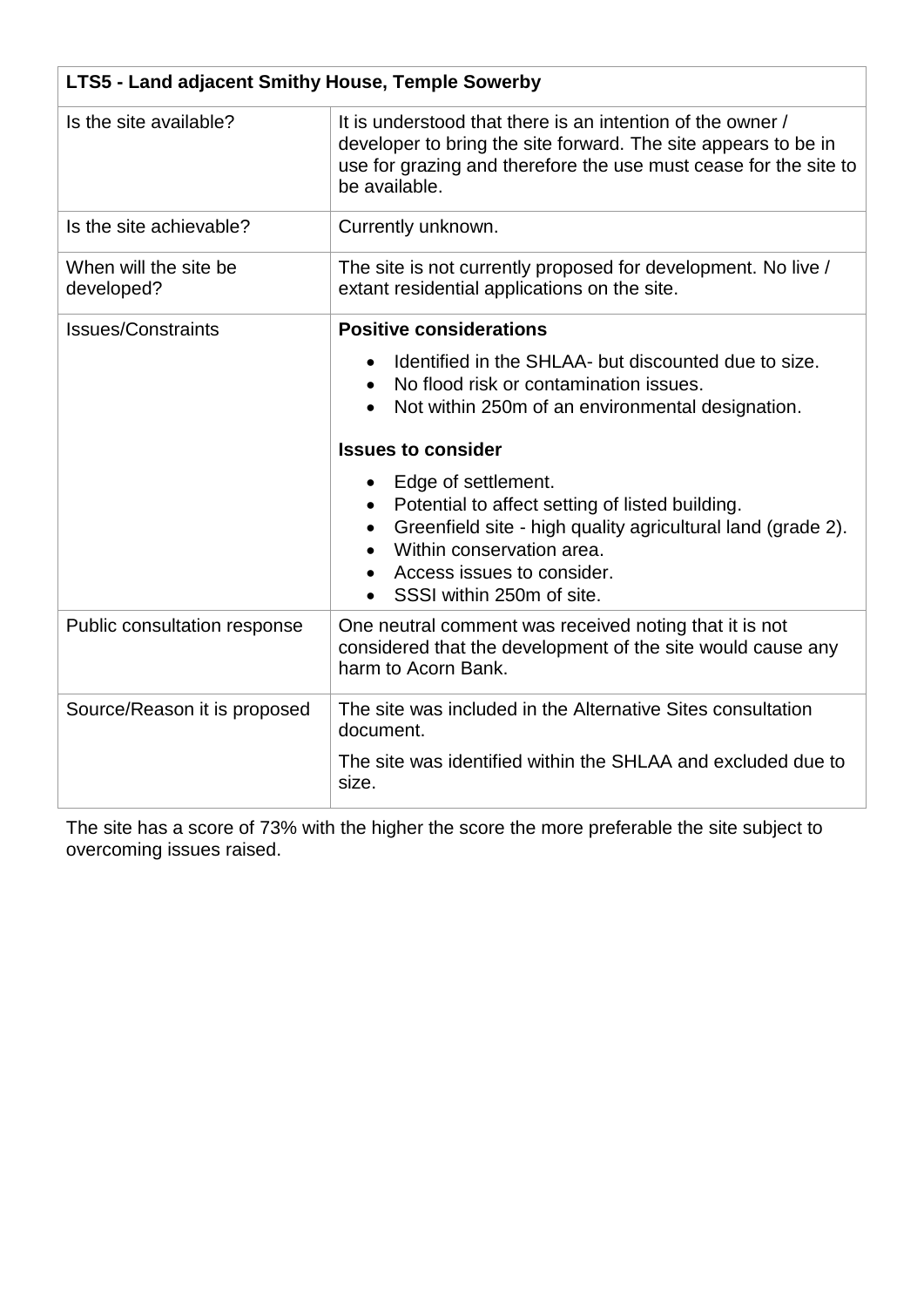# **LTS6 - Land adjacent Eden House, Temple Sowerby**



### **LTS6 - Land adjacent Eden House, Temple Sowerby**

| Is this site proposed for<br>development? | Yes                                                                                                                                                                                                                                                                                                                                                                                                                                           |
|-------------------------------------------|-----------------------------------------------------------------------------------------------------------------------------------------------------------------------------------------------------------------------------------------------------------------------------------------------------------------------------------------------------------------------------------------------------------------------------------------------|
| <b>Size</b>                               | 0.18 hectares                                                                                                                                                                                                                                                                                                                                                                                                                                 |
| <b>Potential Number of Houses</b>         | 5                                                                                                                                                                                                                                                                                                                                                                                                                                             |
| Brownfield?                               | <b>No</b>                                                                                                                                                                                                                                                                                                                                                                                                                                     |
| <b>Description</b>                        | The site is a greenfield site. The site is sloping but has minimal<br>topographical constraints. There is an existing access which<br>may require some improvements. There are domestic<br>hedgerows to the rear of the site and a number of trees on the<br>site boundary. The site is located within the settlement of<br>Temple Sowerby, surrounded by agricultural dwellings; its<br>development would respect the character of the area. |
| Is the site suitable?                     | Yes.                                                                                                                                                                                                                                                                                                                                                                                                                                          |
| Is the site available?                    | The site appears to be in use for grazing and therefore the use<br>must cease for the site to be available.                                                                                                                                                                                                                                                                                                                                   |
| Is the site achievable?                   | Currently unknown.                                                                                                                                                                                                                                                                                                                                                                                                                            |